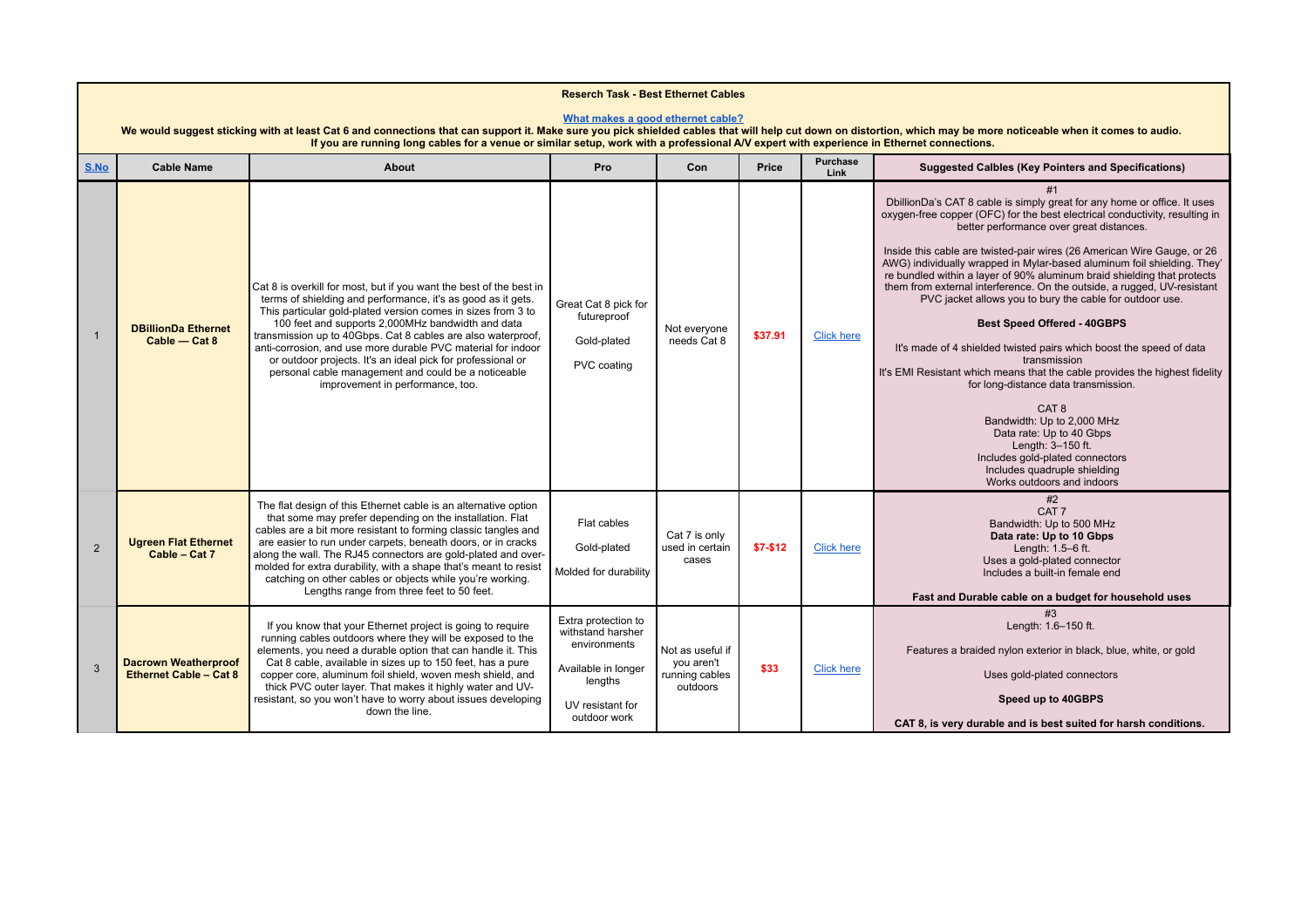| $\overline{4}$ | <b>Cable Matters Snagless</b><br>Ethernet Cable - Cat 6A                     | Category 6 Ethernet cables were eventually updated with an<br>optimized 6A version, with thicker conductors, durable jackets,<br>and a significant speed upgrade -- 10GB at up to 100 meters -<br>that made it an excellent option for those who couldn't work<br>with the Cat-7 changes. This particular version of the cable<br>also includes additional shielding, gold-plated contacts, and<br>boots for durability. The snagless clip protector also helps<br>prevent accidents or cable damage while work (or if someone<br>stumbles on one of the cables).                                                                                                                                      | Capable 6A pick<br>Gold-plated contacts<br>Snagless connectors                                                                   | Not as easy to<br>hide as some<br>picks                                  | \$11    | <b>Click here</b> |  |
|----------------|------------------------------------------------------------------------------|--------------------------------------------------------------------------------------------------------------------------------------------------------------------------------------------------------------------------------------------------------------------------------------------------------------------------------------------------------------------------------------------------------------------------------------------------------------------------------------------------------------------------------------------------------------------------------------------------------------------------------------------------------------------------------------------------------|----------------------------------------------------------------------------------------------------------------------------------|--------------------------------------------------------------------------|---------|-------------------|--|
| 5              | <b>Monoprice SlimRun</b><br><b>Ethernet Cable 10-pack</b><br>$-$ Cat $6A$    | These "SlimRun" cables are designed specifically for narrow<br>spaces, running under carpets or baseboards, or saving space<br>(and encouraging more airflow) in packed server rooms --<br>they're half the size of standard Cat-6A cables. If you are<br>dealing with more complex setups, there are also a variety of<br>color options to choose from for even more organization<br>possibilities. Here we've chosen a pack with a shorter length<br>for connecting multiple devices to nearby Ethernet ports. If you<br>are running these slim cables at a longer distance, they are<br>available at up to 50 feet in length.                                                                       | Slim cable design for<br>narrow areas<br>Multiple color options<br>Good for server<br>setups                                     | Slim cables<br>may not offer<br>as much<br>shielding                     | \$17.79 | <b>Click here</b> |  |
| 6              | <b>CableGeeker Flat Black</b><br><b>Cable with Sticky Clips</b><br>$-$ Cat 6 | CableGeeker's flat Ethernet cable consists of unshielded<br>twisted pairs made of 100% bare copper wire. The two<br>connectors feature a "snagless" design preventing unwanted<br>disconnects, molded strain-relief boots, and 50-micron gold-<br>plated contacts.<br>This cable offers the same maximum speed as Amazon's<br>model -- 1Gbps -- has better crosstalk protection and a higher<br>250MHz bandwidth than Cat 5 and Cat 5e products. You can<br>buy this cable in a two-pack of 10-foot cables, or you can<br>choose to buy it as a single cable in lengths from 1.5 to 150<br>feet.                                                                                                       | Flat design for hiding<br>cables<br>Extra clip<br>accessories for<br>routing<br>Snagless design                                  | Unshielded<br>design may<br>lead to<br>interference                      | \$41.07 | <b>Click here</b> |  |
| $\overline{7}$ | <b>Cables Direct Online</b><br>30FT Cable - Cat 5e                           | Cables may boast the fastest speeds, but you can't even<br>experience those speeds without a dependable connection.<br>That's why the Cables Direct Online manufacturers pride their<br>cables as having the best connectivity on the market. It<br>maintains a 350MHz bandwidth that delivers an incredibly<br>dependable connection with a 1Gbps data rate. Compared to<br>other Cat 5a cables that generally provide 100MHz bandwidth,<br>that's a vast improvement.<br>This Ethernet cable boasts four-stranded twisted pairs with<br>PVC jackets, 50-micron gold-plated connectors, and copper-<br>clad aluminum conductors. The cable offers a single gray color<br>choice and has a round form. | Highly dependable,<br>well-designed cables<br>Impressive 350MHz<br>for a 5e cable<br>PVC jackets                                 | Cat 5e still<br>misses out on<br>some benefits<br>of later<br>categories | \$7     | <b>Click here</b> |  |
| 8              | <b>iMBAPrice Network</b><br><b>Ethernet Cable 10-Pack</b><br>$-$ Cat 5e      | This server-friendly pack of 5e cables offers snagless<br>attachments, gold-plated connectors, and mold strain relief<br>that offers additional cable protection while decreasing how<br>easy it is for cables to get tangled while you are working. They<br>are quaranteed to have full FCC 68 compliance for<br>organizations that need to check that particular box and are<br>available in five different colors for all your organization needs.                                                                                                                                                                                                                                                  | An excellent option<br>for servers and other<br>more demanding<br>setups<br>Affordable for a<br>larger batch<br>FCC 68 compliant | Not necessary<br>if you only need<br>one or two<br>cables                | \$10.34 | <b>Click here</b> |  |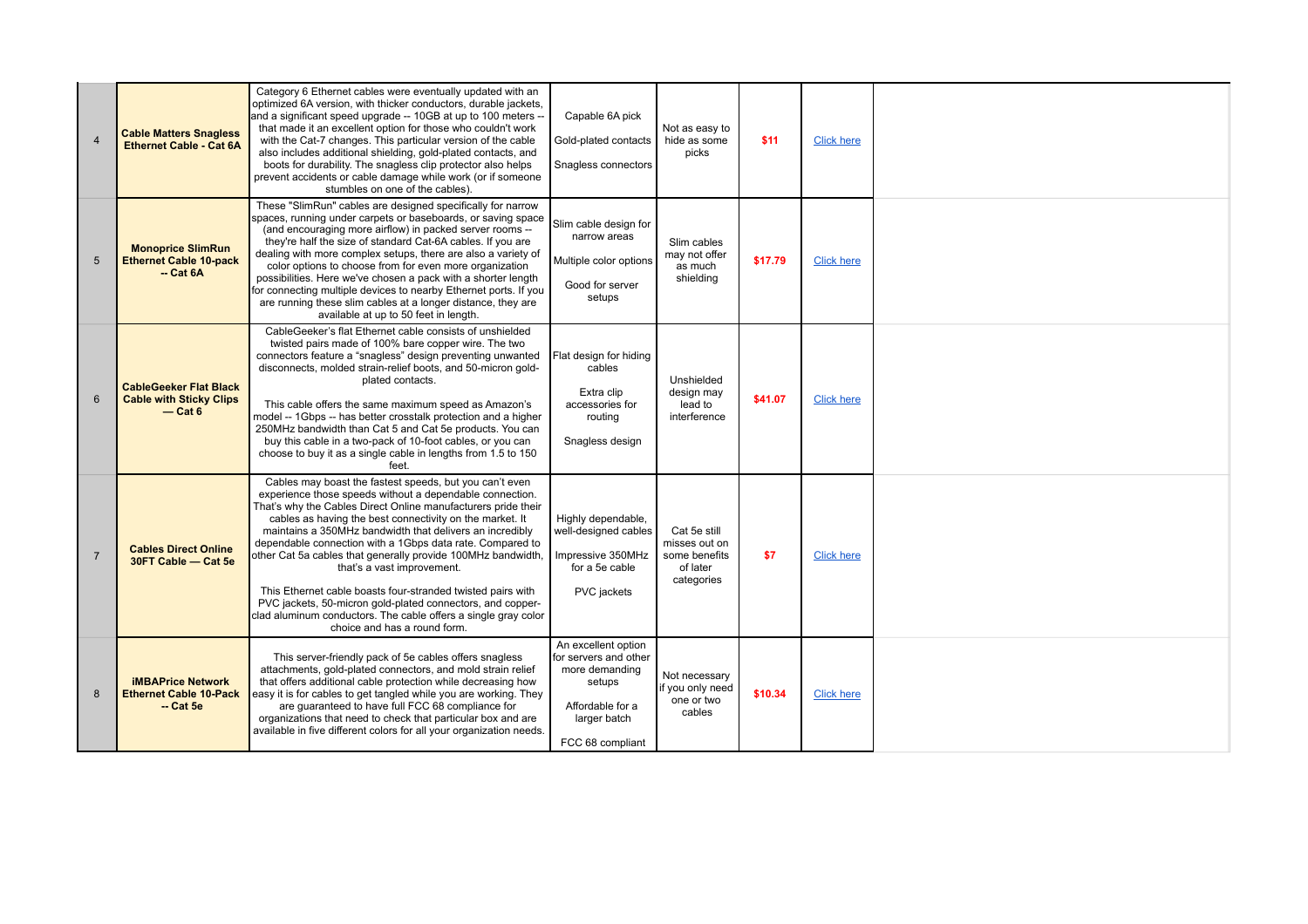| Research on Leadership Articles from MIT Sloane, and Harvard Business School |                   |                                                              |                                                                                                                                                                                                                                                                                                                                                                                                                                                                                                                                                                                                                                                                                                                                                                    |                   |                                                                      |                |                       |  |
|------------------------------------------------------------------------------|-------------------|--------------------------------------------------------------|--------------------------------------------------------------------------------------------------------------------------------------------------------------------------------------------------------------------------------------------------------------------------------------------------------------------------------------------------------------------------------------------------------------------------------------------------------------------------------------------------------------------------------------------------------------------------------------------------------------------------------------------------------------------------------------------------------------------------------------------------------------------|-------------------|----------------------------------------------------------------------|----------------|-----------------------|--|
| S.No                                                                         | <b>URL</b>        | <b>Topic</b>                                                 | <b>Abstract</b>                                                                                                                                                                                                                                                                                                                                                                                                                                                                                                                                                                                                                                                                                                                                                    | <b>Source</b>     | Author                                                               | Price          | <b>Published Date</b> |  |
|                                                                              | <b>Click Here</b> | How Well-Designed Work Makes Us Smarter                      | Work that permits autonomy and problem-solving can bolster employees' cognitive skills<br>and learning over time. While both fluid cognitive abilities and crystallized knowledge<br>typically plateau or begin to decline with age, the authors' research finds that well-<br>designed work can counter that effect. The authors discuss how organizations and<br>managers can use good work design to strengthen their workforce's ability to adapt to<br>new processes, tools, and roles.                                                                                                                                                                                                                                                                       | <b>MIT SLOANE</b> | Sharon K. Parker<br>and Gwenith G.<br>Fisher                         | \$6.95         | March 2, 2022         |  |
| 2                                                                            | <b>Click Here</b> | Leading in an Age of Employee Activism                       | Employees are demanding that managers engage on topics like climate change and<br>racial equity, and it's risky for leaders to ignore these increased expectations. Based on<br>new research, the authors explain why the issue of employee activism needs to become<br>a higher priority for management, provide a taxonomy of leaders' responses, and offer<br>advice on how to engage proactively with employees and other stakeholders on the<br>issues that matter to them.                                                                                                                                                                                                                                                                                   | <b>MIT SLOANE</b> | Megan Reitz and<br>John Higgins                                      | \$6.95         | January 19, 2022      |  |
| 3                                                                            | <b>Click Here</b> | Why Leaders Resist Empowering Virtual Teams                  | Many leaders of remote teams feel overwhelmed and isolated. One solution is to adopt<br>an empowering leadership style, which involves delegating to team members,<br>developing them so they can contribute more, and soliciting their input to solve problems.<br>But leaders often resist this approach when managing remotely. They worry about<br>ceding control and taking new risks in an environment where they can't observe people<br>directly. Here's how to help leaders reap the benefits of sharing power.                                                                                                                                                                                                                                           | <b>MIT SLOANE</b> | Paval N. Sharma.<br>Lauren D'Innocenzo,<br>and Bradley L.<br>Kirkman | \$6.95         | October 8, 2021       |  |
| $\overline{4}$                                                               | <b>Click Here</b> | <b>Leadership as Craft</b>                                   | In this installment of the MIT Sloan Management Review's Leading With Impact series,<br>Mike Fisher discusses his role as chief technology officer at online marketplace Etsy with<br>coach and consultant Chris Clearfield. Fisher shares his perspective on leadership as a<br>craft, the need to speak the language of business, and the value of fostering a learning<br>culture and "having the courage to reimagine old ways of doing things."                                                                                                                                                                                                                                                                                                               | <b>MIT SLOANE</b> | Mike Fisher,<br>interviewed by Chris<br>Clearfield                   | \$6.95, \$8.95 | August 13, 2021       |  |
| 5                                                                            | <b>Click Here</b> | How to Manage 'Invisible Transitions' in<br>Leadership       | Managers often go through invisible leadership transitions, with additions to the scope of<br>their roles without any changes in their official positions. Survey results show that<br>leaders experience such transitions as 27% more difficult to navigate than formal ones.<br>due to a lack of authority, difficulties in communicating effectively, and insufficient<br>opportunities for self-improvement. The authors offer four key steps that can help leaders<br>through the transition.                                                                                                                                                                                                                                                                 | <b>MIT SLOANE</b> | Ingo Marquart, Nora<br>Grasselli, and<br>Gianluca Carnabuci          | \$6.95         | May 3, 2021           |  |
|                                                                              |                   |                                                              | Popular culture can be a great source of material for lessons about leadership and the                                                                                                                                                                                                                                                                                                                                                                                                                                                                                                                                                                                                                                                                             |                   |                                                                      |                |                       |  |
| 6                                                                            | <b>Click Here</b> | <b>Leadership on The Wire</b>                                | daunting challenge of creating meaningful, sustainable change in organizations and<br>society-and it can provide a way to connect work, home, community, and self.                                                                                                                                                                                                                                                                                                                                                                                                                                                                                                                                                                                                 | Harvard           | Stewart D. Friedman                                                  | \$8.95         | April 26, 2008        |  |
| $\overline{7}$                                                               | <b>Click Here</b> | Leadership on the Brain                                      | This post is part of a six-week blog series on how leadership might look in the future.)<br>Want to be a leadership researcher? All you need are eyes and ears, and the ability to<br>notice and describe patterns                                                                                                                                                                                                                                                                                                                                                                                                                                                                                                                                                 | Harvard           | David Rock                                                           | \$8.95         | April 28, 2010        |  |
| 8                                                                            | <b>Click Here</b> | Emma Dench: Leadership and Ancient Rome<br>(Multimedia Case) | In this multimedia case, classics scholar Emma Dench guides us in understanding<br>leadership insights that can be captured from historical figures and works dating back to<br>Ancient Rome. We learn the language, ideas, and patterns of behavior that are relevant<br>to empowerment leadership through these ancient sources and the "standards-devotion"<br>matrix," originally presented by Frances Frei and Anne Morriss in "Unleashed: The<br>Unapologetic Leader's Guide to Empowering Everyone Around You." This interactive<br>case allows for deep reflection on and development of individual strategies for effective<br>leadership, focusing on the ability to empower, support, and create the conditions for<br>individuals and teams to thrive. | Harvard           | Francesca Gino and<br>Frances X. Frei                                | \$25.00        | February 12, 2021     |  |